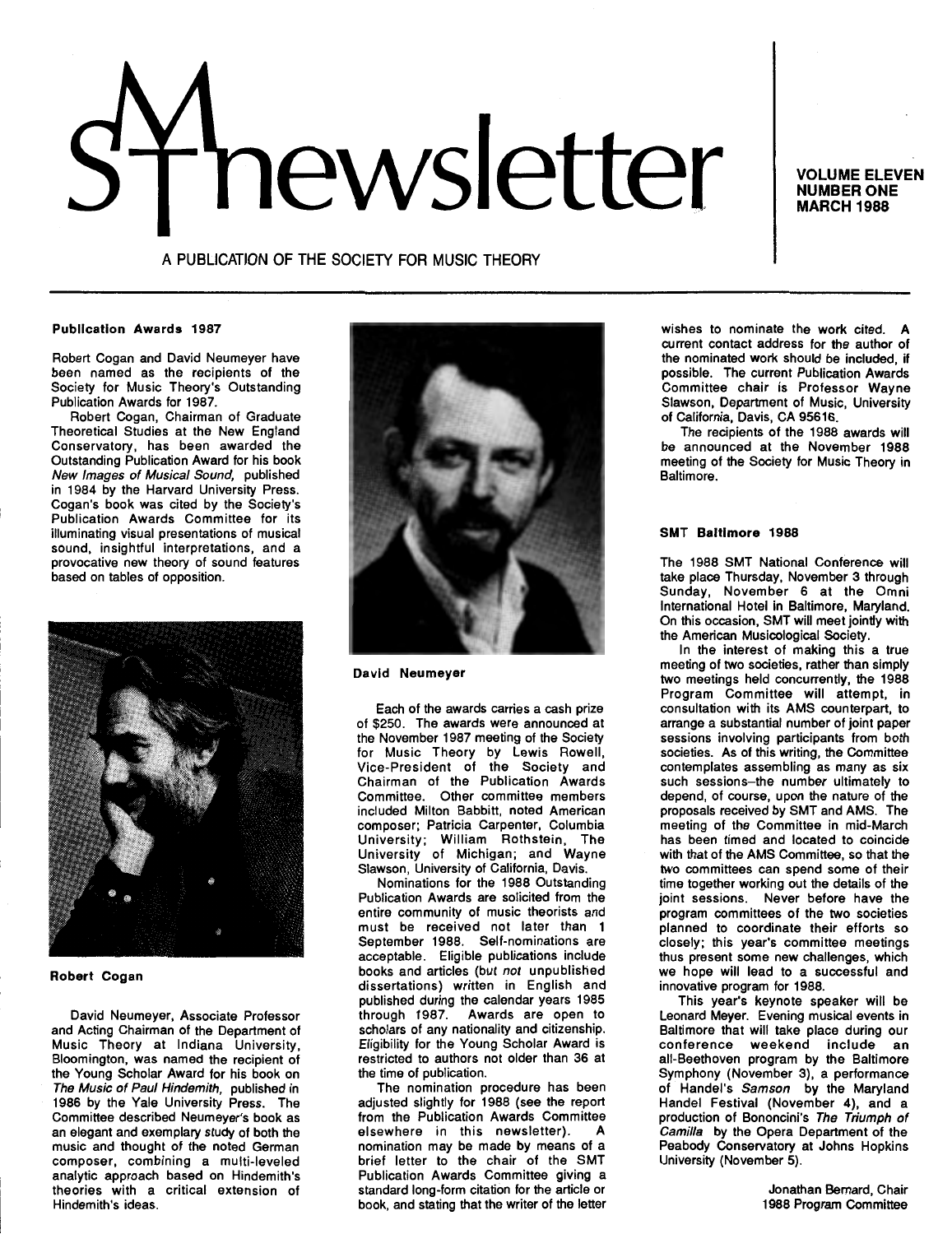#### SMT Rochester 1987

# Executive Board 1987-88

- David Lewin, president, 1988\* Harvard University
- Gary E. Wlttllch, president-elect, 1988 Indiana University
- Lewis Rowell, vice-president, 1988 Indiana University
- Richmond Browne, secretary, 1989 School of Music University of Michigan Ann Arbor, Ml48109
- Mary Wennerstrom, treasurer, 1990 School of Music Indiana University Bloomington, IN 47405
- Robert Gauldin, 1988 Eastman School of Music

Robert P. Morgan, 1988 University of Chicago

- Patrick McCreless, 1989 University of Texas/Austin
- Richard S. Parks, 1989 University of Western Ontario

Martha M. Hyde, 1990 Columbia University

Bryan R. Simms, 1990 University of Southern California

\*term ends

John Clough SUNY, Buffalo Editor, Music Theory Spectrum, Vol. 10

Jonathan Bernard

University of Washington Editor, Music Theory Spectrum, Vols.11-13 Chair, 1988 Program Committee

James M. Baker Brown University Editor, SMT Newsletter

# William Caplin McGill University Chair, Publications Committee

The SMT Newsletter. is published in March and August by the Society for Music Theory. Beginning in 1989, the Newsletter will be published in February and August, with respective deadlines of January 15 and June 15. Send materials to:

James M. Baker, Editor SMT Newsletter Department of Music, Box 1924 Brown University Providenoe, Rl 02912

It may not seem worth noticing, but the Society for Music Theory celebrated its tenth anniversary in Rochester last November. To those who remember the good old days, when theory panels were at the mercy of AMS, ASUC, MENC, or other groups, it is rather astounding.

Further, as first SMT President Allen Forte observed in a witty and philosophical speech at our anniversary banquet, the Society has accomplished much, has grown and changed for the better, and is in remarkably good health.

The Conference itself was handled very professionally by the Eastman School of Music, with Robert Morris having put together an admirable program and David Beach overseeing every detail of local arrangements with aplomb. This writer has heard many compliments from those who enjoyed these preparations, and a substantial number of SMT members were present-including some notables who had not been around lately. One conspicuous absence was that of our second President, Wallace Berry, who was sent heartfelt good wishes from the entire assembly.

The Program and Abstracts booklet prepared by Dave Headlam of Eastman lists some 37 papers and about a dozen panels, concerts, and other meetings. Add in the annual SMT business meeting, the very enjoyable banquet (complete with lively jazz by an Eastman group!), exhibits in the lobbies, committee meetings for many, and personal conversations for everyone-the result was a comfortably crowded by not impossible schedule. The program proceeded generally on a two-track system, but only the most · inveterate paper mavens were unable to choose between often equally attractive possibilities.

It would be impossible to review the whole conference, topic by topic, but some allgemeine Beobachtungen may serve. The range of papers at Rochester was quite extreme. It really is becoming slightly perverse by now to complain that the Society has a narrow vision in its programming (or in its journal, for that matter). At its tenth national meeting, the SMT focussed, as usual, on important matters of analytic interest-but there were papers and sessions on pedagogy, cognition, history of theory, musical time, and other aspects of musical behavior as well.

A comparison of our first meeting in Minneapolis 1978 and Volume 1 of Music Theory Spectrum with their tenthanniversary counterparts will not find the former lacking in quality, Initiative, or distinction. But as the profession of music theory has grown in depth and subtlety, so the SMT has led and typified that change.

A last note: SMT conferences are only as good as the presentations make them, and that means that if a person does not •submit" (odd word?)-offer-her or his thinking to the program and journal committees, then she or he cannot complain about the conferences and publications which the SMT manufactures. There are worse things than being "not selected" by a selection committee. One thing worse is to have valuable ideas not sent in, and thence never heard.

selected" by a selection committee. One thing worse is to have valuable ideas not sent in, and thence never heard.

Richmond Browne, Secretary

The Society thanks Director Robert Freeman for the many ways in which the Eastman School of Music supported our convention. We are enormously indebted to Robert Morris, the chair of the Program Committee, and to David Beach, the chair of the Arrangements Committee, for the exhausting and splendidly successful feats<br>they performed on our behalf. Our they performed on our behalf. gratitude extends to the many others among Eastman faculty and students who labored to make our meeting so stimulating and so enjoyable.

David Lewin, President

# From the Treasurer: New Dues Rates and Special Spectrum Package

We are very pleased that over half of the SMT membership has already paid 1988 dues. A reminder: if you have not yet paid, this newsletter will be your last SMT mailing until we receive payment for 1988. The new dues levels are \$30 for regular members, \$35 for dual membership, \$15 for students, \$20 for emeritus members, and \$50 for patrons.

Several people have already chosen to become patron members; naturally contributions and membership upgrades are welcome at any time. We are considering listing the patron members in some future SMT publication and will be contacting patrons about how they wish to be identified in such a list.

Please check to be sure your library is subscribing to Music Theory Spectrum. During 1988 there is a special price of \$125 for volumes 1-9 (\$150 outside U. S. and Canada) so that new institutional subscribers can get a complete set of back issues. This package rate is also available to members.

Direct inquiries, orders, and membership dues to the Treasurer. Thank you for all of your support.

> Mary Wennerstrom, Treasurer School of Music Indiana University Bloomington, IN 47405

#### Reminder!

A member of the Society who wishes to remain In good standing must pay dues for the year on or before August 1.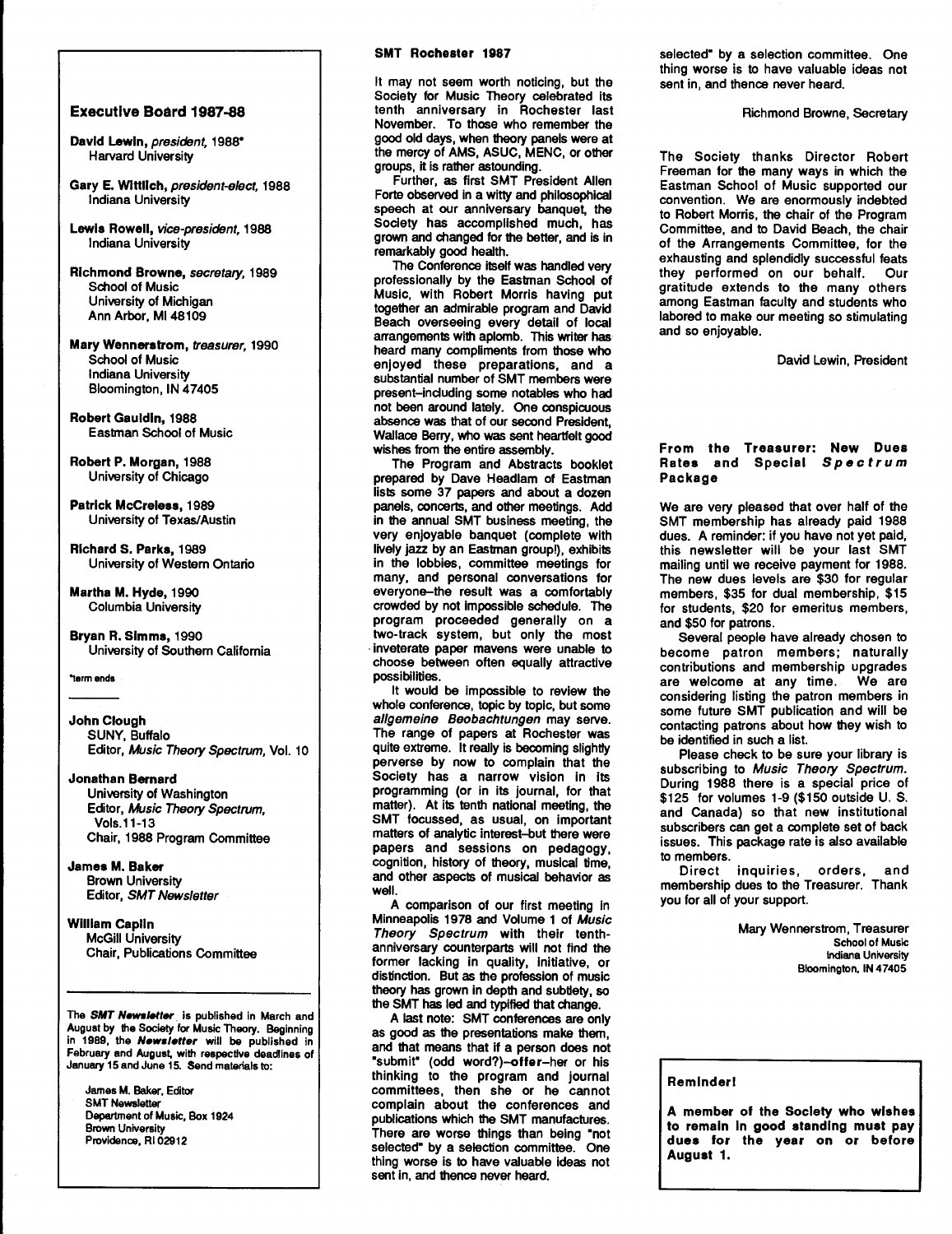#### Contacts for Regional Societies

#### Central Gulf Theory Society

James A. Jensen School of Music Samford University 800 Lakeshore Drive Birmingham, AL 35229

#### Central Midwest Theory Society

Charles W. Smith, Chairman c/o Brandt Music Hall Southeast Missouri State University Cape Girardeau, MO 63701

#### Florida State University Music Theory Society

Jim Canter, President c/o School of Music (MSS Box 90) **Florida State University** Tallahassea, FL 32306

#### Georgia Association of Music **Theorists**

Richard B. Nelson, President c/o Department of Music Mercer University Macon, GA 31207

#### Indiana University Graduate Theory Association

School of Music Indiana University Bloomington, IN 47405

#### Music Theory Society of New York State

Elizabeth W. Marvin, Program Chair c/o Eastman School of Music 26 Gibbs Street Rochester, NY 14604

#### New England Conference of Music Theorists

James M. Baker, President c/o Department of Music Box 1924 Brown University Providence, Rl 02912

Texas Society for Music Theory

Thomas Clark, President c/o School of Music North Texas State University Denton, TX 76203

#### Executive Board Actions

Richmond Browne, Secretary of the Society, announces the following actions of the Executive Board taken at the 1987 Rochester meeting:

1987 Election Certified Some problems were reported to the Board in the mailing of the 1987 ballots. After extensive discussion, the Board decided that the problems were sufficiently localized so as not to affect the election results, and voted to certify the election as valid. The Board profoundly regrets that anyone was disenfranchised. The Board discussed and instituted by vote a number of ways to tighten election procedures.

Dues changed After discussion of the Society's dues structure-basically unchanged since its inception-in comparison with those of other societies and in light of SMT plans to augment the publication schedule of its journal, the Board voted in favor of the following new rates: \$30 (regular), \$35 (dual), \$15 (students), \$20 (emeritus), and \$50 (patrons).

Status of Women After a report by Anne C. Hall, Chair of the SMT Committee on the Status of Women, the SMT Board resolved: "That the Executive Board supports the initiative [of the Committee] to gather data on patterns of tenuring theorists, both male and female, and strategies for assisting junior faculty, especially women, to get tenure."

Election of SMT Treasurer In accordance with a system adopted in 1986, the elections of the SMT president, secretary, and treasurer now take place in separate years. The Board resolved: "To elect Mary Wennerstrom treasurer of the Society for a three-year term, beginning immediately and ending in 1990."

New Editor of Music Theory Spectrum After discussion of several excellent candidates, the Board resolved: "To appoint Jonathan Bernard editor of Music Theory Spectrum for a three-year term, comprising the editing of Volumes 11-13."

Blind Readings for Spectrum Our present policy on readings of submissions to Music Theory Spectrum was reconfirmed: all submissions will be read without author attribution except for such as may be solicited from particular authors on pre-specified topics or themes (e.g., temporality or pedagogy).

Travel Support for British Scholars After discussing correspondence between President Lewin and Jonathan Dunsby, the Board resolved: "To provide up to \$500 per year on a yearly basis as matching funds to award to British scholars who have been accepted by the SMT Program Committee for presentation of papers at an SMT National Conference."

And David Lewin, President of the Society for Music Theory, expressed appreciation on behalf of the entire SMT membership, to those who were leaving or joining the Executive Board:

"David Beach, Wallace Berry, and Janet Schmalfeldt have left the Executive Board. The Society is most grateful to them for the help and direction they have given our affairs in that capacity. We will particularly miss the wisdom and experience of Dr. Berry, who departs after six years on the Board, three of them as President.

"Martha Hyde, Bryan Simms, and Gary Wittlich have joined the Executive Board. The Society extends a warm welcome to them, looking forward to their contributions in our governance."

#### From the Publication Awards **Committee**

In response to suggestions from members of SMT, the Publication Awards Committee has simplified the procedure for nominating publications for the Outstanding Publication Award and the Young Scholar Award. In the past it was required of the nominator that five copies of the nominated work be submitted along with the letter of nomination. Beginning with the 1988 awards, a nomination may be made as follows:

A nomination shall be made by means of a brief letter to the chair of the SMT Publication Awards Committee, giving a standard long-form citation for the article or book, and stating that the writer of the letter wishes to nominate the work cited. A current contact address for the author of the nominated work should be included, if possible.

The Committee will contact nominated authors to solicit their willingness to be considered for a publication award and, when necessary, to ask for copies of the nominated publication.

Members of the Society are cordially invited to submit nominations of articles and books that seem deserving of the recognition embodied in the Publication Awards. Nomination letters should be sent to the current chair of the Publication Awards Committee.

> Wayne Slawson, Chair Department of Music University of California, Davis Davis, CA 95616

| <b>Upcoming Elections</b> |                                                                           |  |
|---------------------------|---------------------------------------------------------------------------|--|
| 1988                      | Vice-President<br>Two members at large for the<br><b>Executive Board</b>  |  |
| 1989                      | Two members at large for the<br>Executive Board                           |  |
| 1990                      | President-elect<br>Two members at large for the<br><b>Executive Board</b> |  |
|                           | The President is obligated to instruct the                                |  |

Nominating Committee from year to year, to try to ensure balanced geographical representation on the Board (Bylaws V, 1).

Anyone wishing to suggest possible candidates for any office should communicate their suggestions to the incumbent or most recent chair of a Nominating Committee. The incumbent Chair is Charles J. Smith, Department of Music, SUNY, Buffalo, NY 14260.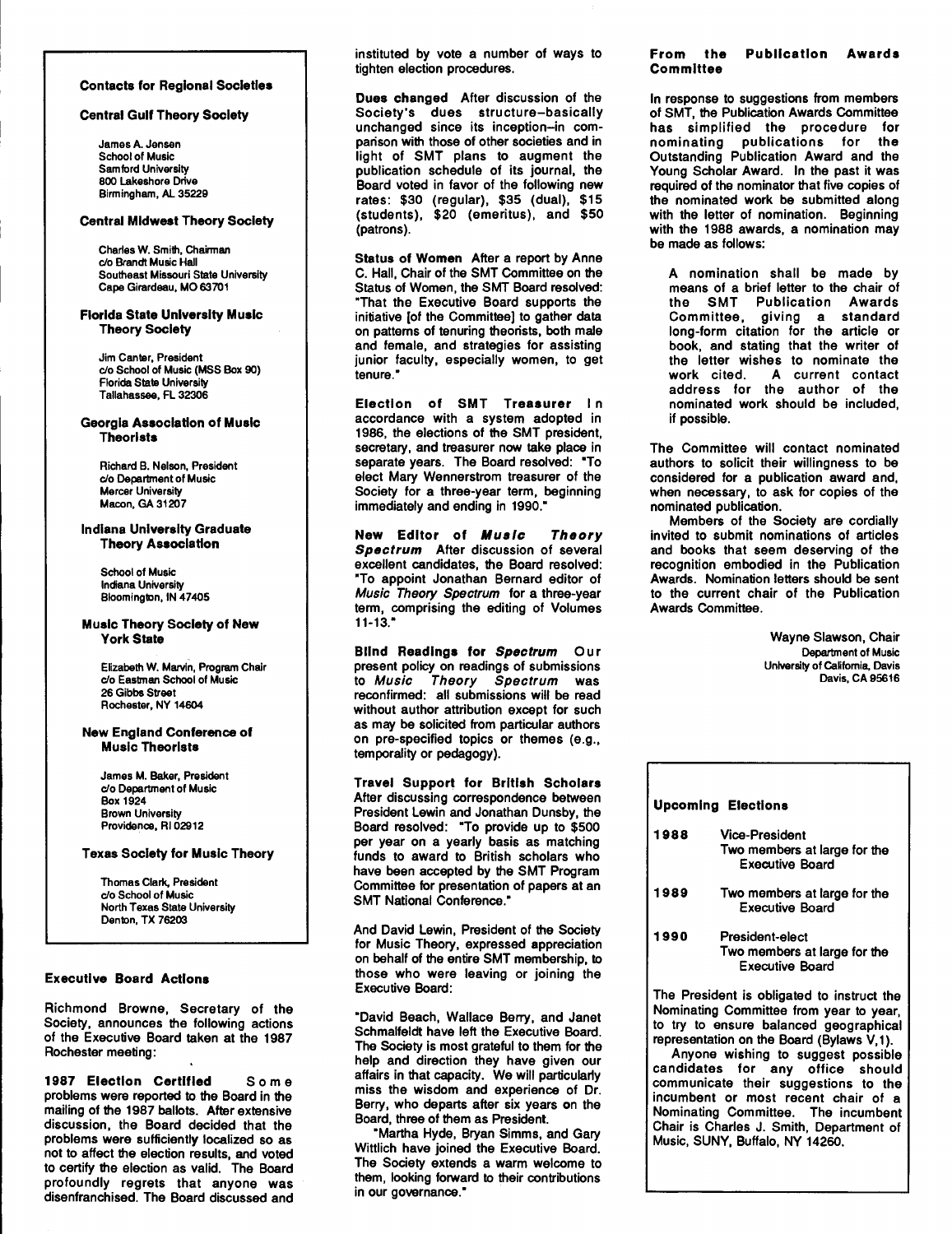# Regional Societies

The Central Midwest Theory Society will meet with the Great Plains Chapter of the College Music Society at the University of Iowa in Iowa City on April 30 and May 1, 1988. The meeting will feature a Colloquium on Analysis and Analytical Thought. Revised and expanded papers selected from the colloquium will be included in a volume of essays to be published by the Edwin Mellen Press. For information write to Roland Jordan, Program Chair, c/o the Department of Music, Campus Box 1032, Washington University, St. Louis, MO 63130.

The Florida State University Music Theory Society held its annual Forum on Saturday, February 27. William Caplin (McGill University) was the guest speaker. Contact Jim Canter, President, FSU Music Theory Society, School of Music, Florida State University, Tallahassee, FL 32306.

The Georgia Association of Music Theorists announces its fall meeting, to be held October 21-22, 1988 at Agnes Scott College. Dorothy Payne will be the featured speaker. Paper proposals (abstracts) should be submitted by July 15, 1988, to Theodore K. Mattews, Program Chair, GAMT, Department of Music, Agnes Scott College, Decatur, GA 30030.

The Indiana University Graduate Theory Association will hold its fifth biennial Symposium of Research in Music Theory on April 8-9 at the Indiana University School of Music. Carl Schachter will be the keynote speaker. Luigi Rossi's Orfeo will be performed by the Indiana University Opera Theater on Saturday April 9. Write to the Graduate Theory Association, School of Music, Indiana University, Bloomington, IN 47405 for information on the Symposium.

The Annual Meeting of the Music Theory Society of New York State will take place on October 7-8, 1988 at Skidmore College, Saratoga Springs, NY. The meeting will feature Robert Gauldin of the Eastman School of Music as keynote speaker. For information, write to Elizabeth W. Marvin, Chair, Program Committee, MTSNYS, c/o Eastman School of Music, 26 Gibbs Street, Rochester, NY 14604.

The New England Conference of Music Theorists will hold its third annual meeting on April 9-10 at Brandeis University. For information, contact Allan Keiler, Program Committee Chair, Department of Music, Brandeis University, Waltham, MA 02254. At last year's meeting at Brown University, the membership formally adopted bylaws, and the members of the first Executive Board were subsequently .elected. NECMT welcomes applications for membership, especially from theorists in the New England region. Annual dues are \$10 (regular) and \$5 (student) and may be sent to Anne Trenkamp, NECMT Secretary, College of Music, University of Lowell, 1 University Avenue, Lowell, MA 01854.

#### From the 1990 Program Committee

In the Fall of 1990, the American Musicological Society, the Society for Ethnomusicology, and the Society for Music Theory will join together for their annual meetings in Oakland, California.

The executive boards of the three societies have determined that this meeting should be joint in the full sense of the word, and they have therefore appointed a Joint Program Committee to prepare, as well as possible, a unified meeting (while protecting the already well established diversity of interests). The task of the Joint Program Committee is to arrange a number of sessions that would be of interest to members of the three societies, and to coordinate the work of the individual program committees. The Committee will in due time issue a formal call for papers for joint sessions, after which the program committees of the individual societies will issue calls for papers. All committees will work in close collaboration.

At this time, the Joint Program Committee invites members of the three societies to make general and specific proposals for sessions, speakers, panels, and other programs that would be of common interest to those attending. These proposals should reach the committee before October 15, 1988. Please write to any of the committee members.

Members of the Joint Program Committee are: Gerard Behague (Texas/Austin), Margaret Bent (Princeton), Bruno Nettl (Illinois), Anthony Newcomb (California/Berkeley), John Rahn (Washington), Mark Slobin (Wesleyan), and Pieter van den Toorn (Yale). Please communicate with any committee member.

> Bruno Nettl, Chair 1990 Joint Program Committee School of Music University of Illinois 1114 West Nevada Urbana, IL 61801

#### CMS Institute for Pedagogy Studies

The College Music Society is pleased to announce that the first Institute for Music Theory Pedagogy Studies will be held in Boulder, Colorado, June 12-18, 1988. The Institute has been designed for college teachers of undergraduate music theory courses, and will include seminars on specific topics, time for reflection and discussion, opportunity for interaction with colleagues, and time to enjoy the marvelous Colorado summer weather!

The University of Colorado College of Music will serve as host for the Institute. Tuition will be \$300, and lodging and meals will be available at attractive rates to participants and their families.

For further information, write to the College Music Society, 1444 Fifteenth Street, Boulder, CO 80302; (303) 449-1611.

#### Bibliography Project: Call for Items

Our Music Theory from Zarlino to Schenker: A Bibliography and Guide is nearing completion and will be published by Pendragon Press within the next year. We welcome scholars who are embarked upon or have in press an article, dissertation, book, translation, or review in this field to provide us with all pertinent information so that we may cite your work and thereby increase its future accessibility. Our project includes individual chapters on nearly two hundred fifty theorists as well as a copious bibliography of more general literature. Since the latter is extensively cross-indexed to the theorist chapters, we request that you list the names of all theorists discussed in your contribution. Please send this information to Professor David A. Damschroder, University of Minnesota School of Music, 100 Ferguson Hall, Minneaspolis, MN 55455 by August 1, 1988 at the latest.

> David A. Damschroder University of Minnesota

> David Russell Williams Memphis State University

| <b>Forthcoming Meetings</b> |                                                                                                                                                                               |
|-----------------------------|-------------------------------------------------------------------------------------------------------------------------------------------------------------------------------|
| 1988                        | November 3-6<br><b>Baltimore</b><br>Joint Meeting with AMS<br>Local Arrangements:<br>Ann McNamee<br>Department of Music<br><b>Swarthmore College</b><br>Swarthmore, PA 19081  |
| 1989                        | October 26-29<br>Austin<br>Joint Meeting with AMS<br>Local Arrangements:<br>Stefan Kostka<br><b>Department of Music</b><br>University of Texas<br><b>Austin, TX 78712</b>     |
| 1990                        | November 7-10<br>Oakland<br>Joint Meeting with AMS & SEM<br>Local Arrangements:<br>Wayne Slawson<br><b>Department of Music</b><br>University of California<br>Davis, CA 95616 |
| 1991                        | Cincinnati<br>Local Arrangements:<br><b>Arthur Komar</b>                                                                                                                      |
| 1993                        | Montreal<br>Joint Meeting with AMS<br><b>Present Contact:</b><br>William Caplin                                                                                               |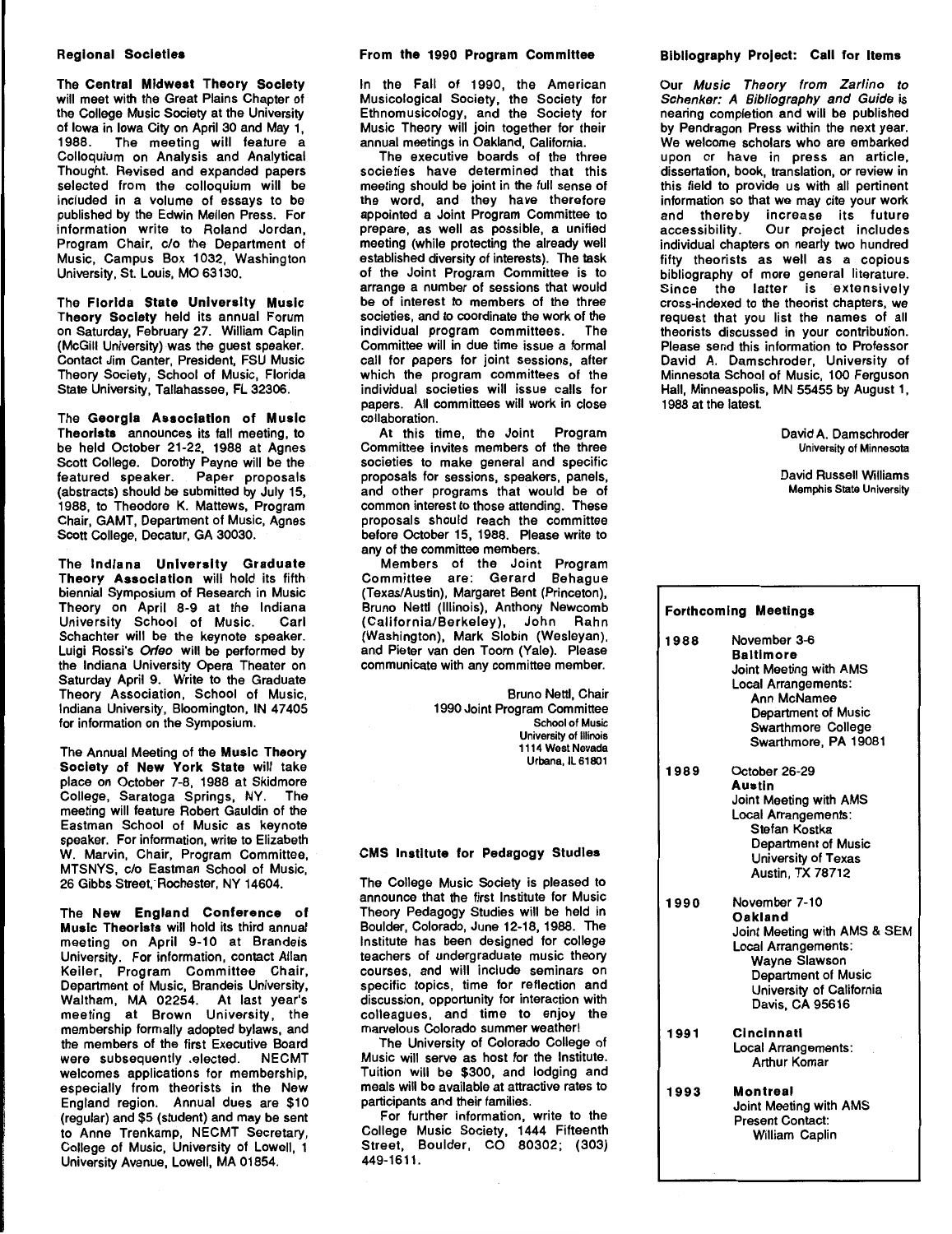# **Final Report**

# of the

# **Committee of Review**

# (Summary)

The following is an abbreviated version of the Report of the Committee of Review, presented to the Executive Board of the Society for Music Theory at the 1987 Annual Meeting in Rochester. Copies of the full report are available from Secretary Richmond Browne, School of Music, Ann Arbor, Ml48109.

The implementation of the Report is being looked after by Gary Wittlich, School of Music, Indiana University, Bloomington, IN 47405. Professor Wittlich was on the Committee of Review, and is the President-elect of the Society.

Introduction In 1983, on the initiative of Society President, Wallace Berry, the Executive Board of the Society for Music Theory charged a Committee of Review to study various aspects of the Society and its programs during its five years of existence. The Committee, whose original members were Marion Guck (Chair), Edwin Hantz, Charles Joseph, Leo Kraft, Irene Levenson, William Rothstein, and Gary Wittlich, gathered information principally through a questionnaire completed by members, a second questionnaire completed by a sampling of theory teachers listed in the College Music Society Directory, and solicitation of the opinions of Society officials.

Approximately 350 questionnaires from members of the Society and 100 from non-members were completed and returned. Responses indicated that, in many ways, the Society has successfully served its members. Major areas in which proposals for change were offered were in the Society's recognition of theory pedagogy, the contents of Spectrum and conference programs, Spectrum 's publication schedule, and alternatives to the standard program format. remainder of this summary of the report<br>lists all of the Committee's lists all of the recommendations.

1. Society Influence: no recommendations

#### 2. Society Structure and Bylaws

[2.1) In addition to individuals nominated by a second party, the Nominating Committee should accept self-nominations during the deliberations leading to naming a slate of candidates.

(2.2) Because the Secretary and Treasurer are only indirecdy elected by the membership and may hold office for an indefinitely long period, the equity of allowing them to vote is questionable. The Executive Board should consider whether the Secretary and Treasurer should be non-voting officers or whether they should be elected by the membership at large.

# 3. Relations With Other Music **Societies**

(3.1) Because both joint and independent meetings are valuable, when possible, a schedule of alternating joint and independent meetings should be planned. Joint meetings should be planned regularly with AMS and occasionally with CMS or both societies. In independent years, the President and Local Arrangements Committee should ensure that the Society's meeting dates do not conflict with the AMS dates.

(3.2) When SMT meets with AMS, at least one joint session should be programmed on a subject of broadly shared interest to both societies. Papers or panels for such joint sessions should be chosen by consultation between the two societies.

# 4. Regional Societies

(4.1) The Executive Board should appoint an Ad Hoc Committee to investigate the possibility of establishing regional chapters and the relation between regional societies or chapters and SMT. Questions to be addressed include the possibility that more than one regional society might exist in an area and the centralization and coordination of information. The Committee should draw up specific proposals to amend the bylaws in order to incorporate some type of formal yet voluntary affiliation between regional societies and SMT.

(4.2) An arrangement should be developed whereby advice to new regionals is made available from existing regionals who wish to help new societies. Publicity should be provided through the SMT Newsletter.

(4.3) The Newsletter should publish periodically the names, addresses, and telephone numbers of one or more contact persons in each of the regional societies. In addition, it should publish information on upcoming regional meetings.

[4.4] The editor of Spectrum should consider devoting a column to reports of regional meetings. Alternatively, this column could be included in the Newsletter, but the greater visibility and prestige of Spectrum should be tapped for this purpose if possible. Regional societies should be encouraged to designate a correspondent prior to each regional meeting.

5. Foreign and Interdisciplinary Ties

[5.1) The annual Call for Papers should be published in selected foreign journals, including Music Analysis and Musiktheorie. If funds allow, it should also be published in such domestic journals as Music Perception, Critical Inquiry, and the Journal of Aesthetics and Art Criticism.

(5.2) The Program Committee should consider inviting a scholar from a related discipline or an English-speaking foreign scholar to deliver a paper or participate in a panel at each national meeting.

# 6. Student Members

(6. 1) The Executive Board should appoint an Ad Hoc Committee of students to explore the possibility of student representation on Society Committees and the Executive Board, the establishment of a student sub-organization, and the development of student-oriented sessions at meetings.

(6.2) The Local Arrangements Committee should attempt to provide low-cost alternative housing arrangements for students and junior faculty who wish to attend the annual meeting.

7. Committee on the Status of Women: no recommendations

8. New Projects and Publications: no recommendations

9. Theory Pedagogy The Society must improve the level and quality of attention it devotes to theory pedagogy, both to address the needs of current members and to recruit members among theory teachers,<br>if that is possible. This can be if that is possible. accomplished by seeking out work on pedagogical subjects that is equal in quality to work on more scholarly subjects. Many members direct their efforts principally toward teaching, and it is a shame that the Society's attitude about pedagogy is perceived as condescending.

(9.1) Therefore, the Program and Publications Committees should solicit conference papers and articles concerned with pedagogy from well-known scholars, particularly scholars involved in advanced<br>research. Panels on important Panels on important pedagogical issues which include prominent scholars should be presented.

(9.2) Furthermore, the President should ensure that the interests of theory teachers are represented on future Program and Publications Committees.

(9.3) Because of the greater likelihood that teachers of theory will be able to attend regional meetings, regional societies should be encouraged to schedule pedagogical papers and panels regularly.